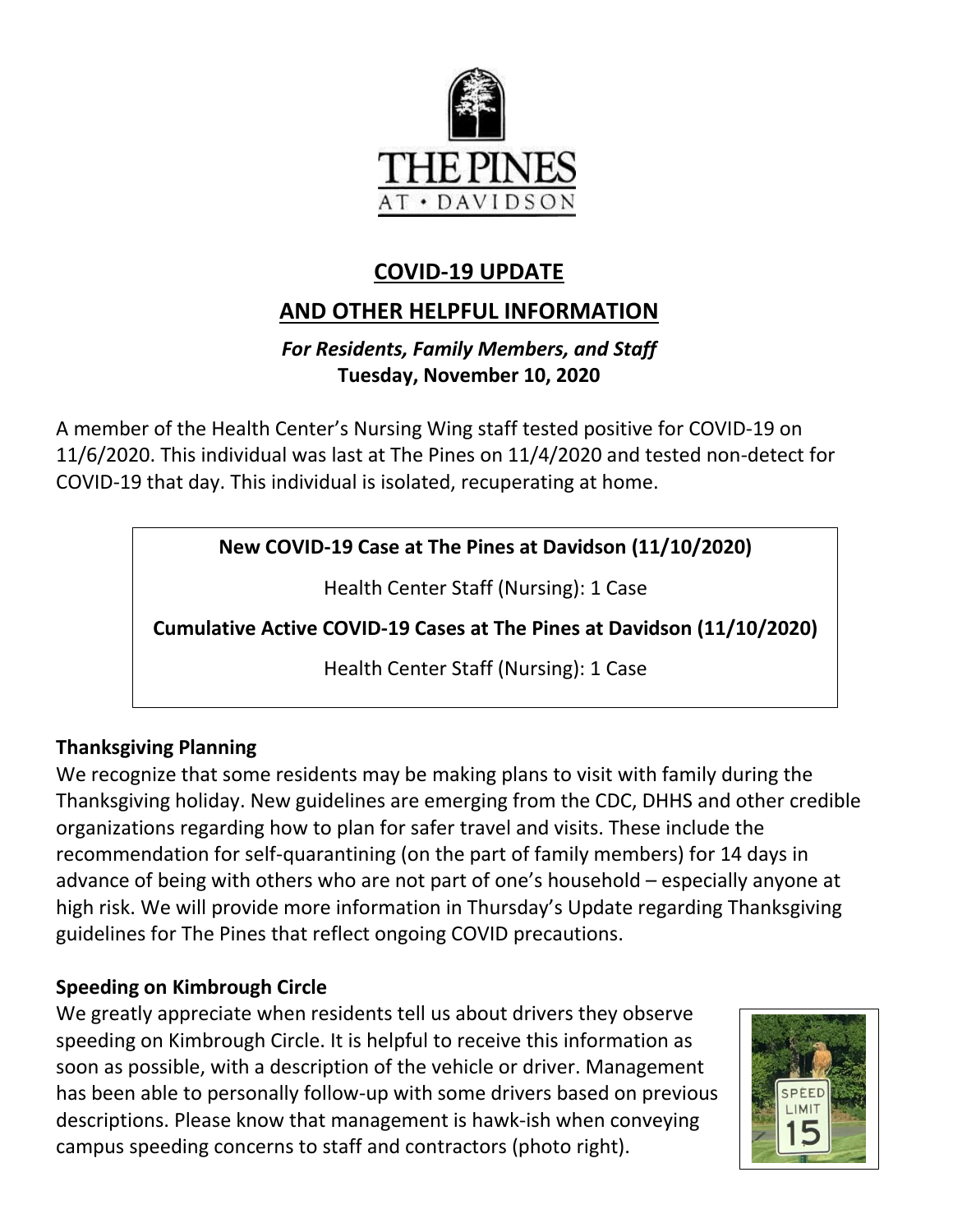#### **Vaccine Developments**

Monday morning's news about the effectiveness of Pfizer/BioNTech's COVID-19 vaccine was received with cheers and a huge collective sigh of relief. Pfizer's announcement of more than 90% effectiveness is great news - exceeding expectations of public health and infectious disease experts - and comes at a time when COVID infection rates are soaring. The announcement is based on a first interim analysis from a Phase 3 study, so steps remain before approval would be given. Other companies have vaccine candidates in various stages of development, and many variables remain that will impact timing of FDA approvals and distribution processes. We will continue to pass along updates as they become available. As you may know, Pfizer's vaccine requires two doses, three weeks apart, to achieve optimal effectiveness.

### **Veteran's Day Flag Ceremony**

On this Veteran's Day, we honor all residents and staff in our community who have been members of the armed services. Due to today's uncertain weather, our Flag Dedication Ceremony was postponed until next week. Plans on this day will include patriotic songs played on a trumpet and the blessing and raising of a new flag. Our IL Activities department will also provide our community with more details regarding this ceremony. Resident Carol Cook prepared a special floral arrangement (photo right), currently displayed in our main lobby.



# **Continuum's All-Digital Upgrade of Services**

Continuum recently notified its customers that it is transitioning from an analog to an alldigital format to deliver its cable services. This change will occur in phases beginning on December 7th. This digital approach for cable delivery requires a set-top box (DTA) for each television a customer owns, and for which Continuum will charge a monthly rental fee.

The Pines actively engaged Continuum in conversations over the last several weeks, strongly urging the company to delay its implementation for Pines' residents until later in 2021. Unfortunately, Continuum could not accommodate this request. Continuum did, however, agree to delay charging its \$3 monthly rental fee for <u>one</u> DTA box per residence until September 2021, honoring The Pines' current contract which ends next fall. Any additional set-top boxes will, however, incur this monthly \$3 charge immediately upon installation.

Staff of The Pines will work with Continuum's staff to adapt residents' televisions to the digital format. Continuum will soon provide printed information to Pines' residents and may also offer a Zoom meeting to explain the process involved. Residents may also receive a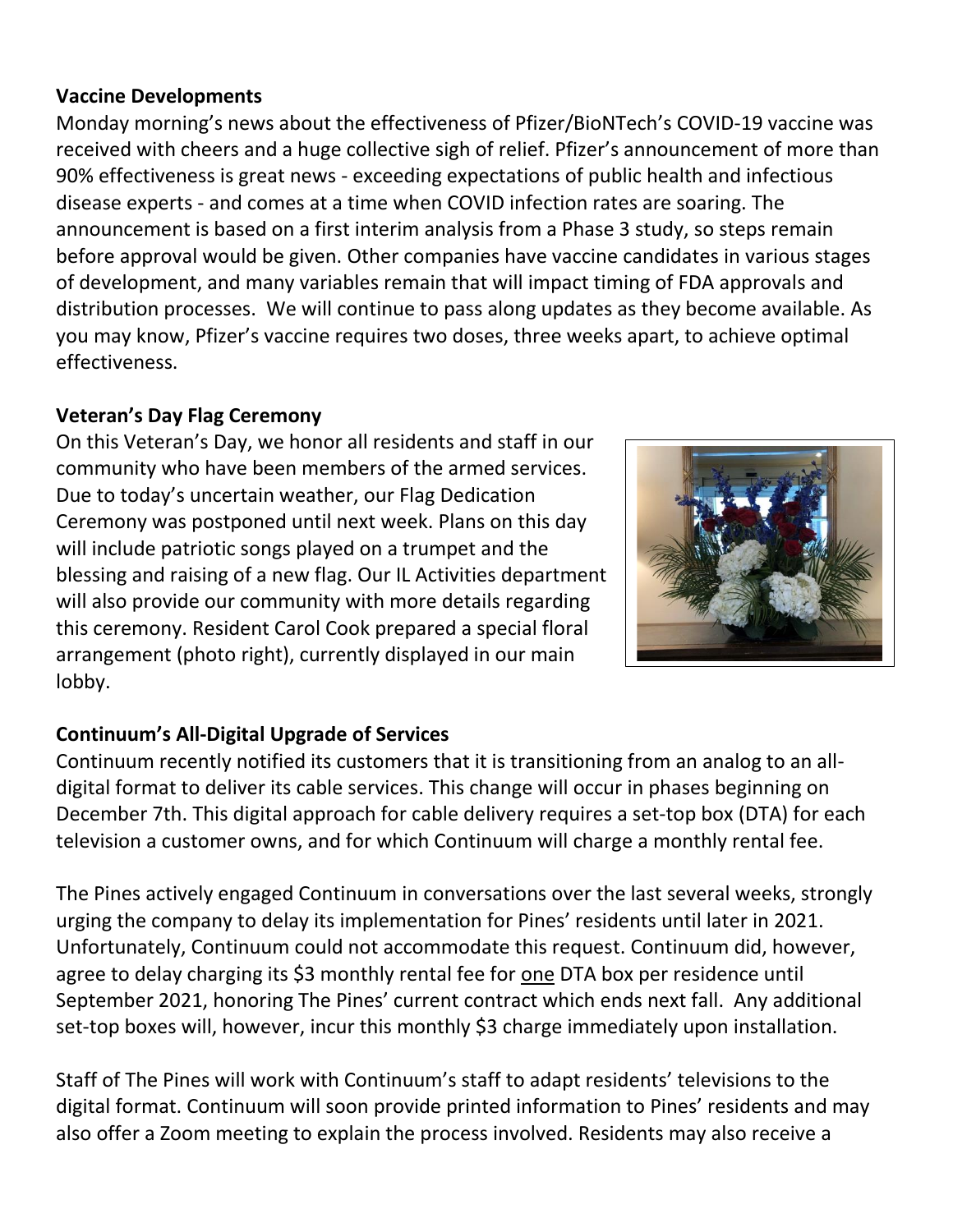telephone call from a project manager inquiring about the number of televisions in each residence. To receive even baseline cable channels, each television will need a DTA box.

The Pines' management expressed its great disappointment with Continuum for not apprising it of this change sooner, so that we could better prepare residents well in advance of implementation. We are committed to doing all we can to help residents through Continuum's upgrade to all-digital cable services, and will keep the community informed of important developments.

#### **Construction Corner**

To read Rodgers Builders' most recent construction report, please click here: [Rodgers.](https://www.mycommunity-center.com/filephotos/463/2020-11-6%20Weekly%20Update.pdf) Below are some highlights and photos from Rodgers' report.

- New Nursing Wing: common area carpet installation continues.
- Villa #1: plumbing and interior/exterior paint continues.
- Villa #2: carpeting of apartments begins.
- Phase 4/5 Dining: finishing of drywall and prime painting.
- Davidson Room: continued prime painting and millwork.
- Fitness Center: drywall finishing and ongoing painting.
- Sitework: Health Center loop drive work continues
- Photos (clockwise from left): carpeting in new nursing wing, Villa #2 kitchen, new Davidson Room, recent aerial view.